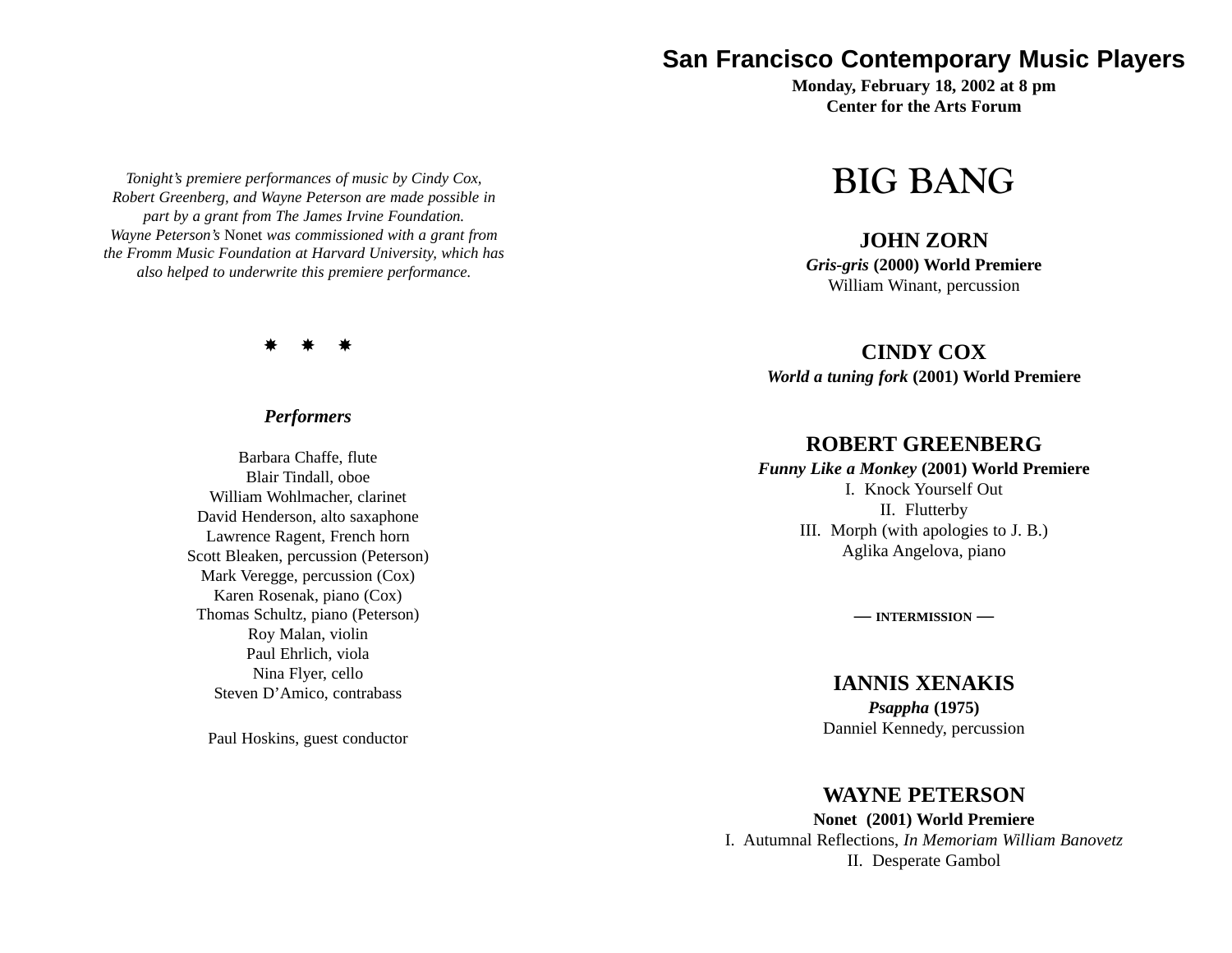# **JOHN ZORN (B. 1953)**

John Zorn's creative philosophy relies on collaborative improvision and stylistic eclecticism—two things that he believes are inevitable in twentieth-century composition. "Whether we like it or not," he declares, "the era of the composer as an autonomous musical mind has just about come to an end." Citing such historical precedents as Duke Ellington's reliance on his band members and John Cage's involvement with a close circle of performer-friends, Zorn also observes that the "collaborative aspects of the recording process" have intensified a healthy tendency to view every instance of music making as a group endeavor. This powerful idea resonates with the composer's own background and preferred performance methods: "My music depends on collaborators in a very special way. Most of the people I've been associated with are creative improvisers who have developed highly personalized approaches to their instruments. These sounds defy traditional notation on score paper. We 'notate' the music on tape by molding it in the recording studio, as it is happening, as a sculptor would mold clay."

In explaining his attraction to interactive and stylistically eclectic performance, Zorn remarked: "Improvisation is a true American hybrid music, like rock was a hybrid music." It is no accident that he has been drawn to music that he considers "hybrid." In fact, this cultural mixing has strong biographical roots for Zorn. Born and raised in New York City, he learned numerous instruments before settling on the saxophone while he was studying composition at Webster College in St. Louis. His college experience was brief, but it exposed him to the Black Artist Group (BAG) and introduced him to the artistic aims of Chicago's Association for the Advancement of Creative Musicians (AACM).

At age twenty-one, after spending time touring the country and living on the West Coast, Zorn returned to New York and became one of the most innovative participants in the flourishing improvisation scene of the city's Lower East Side, where he has worked with such musicians as guitarists Bill Frisell, disk jockey Christian Marclay,

and composer/guitarists Fred Frith and Elliott Sharp. Zorn's first body of compositions emerged from this interactive environment during the seventies. In an attempt to introduce structuring principles into free improvisation, he created what he called "game theory" pieces, in which all the players agree on certain rules, but the possible outcomes are almost infinite. Even the games Zorn has chosen as models span the globe in their associations: alongside such works as *Lacrosse* (1977), *Hockey* (1978), or *Archery* (1979) he has composed *Xu Feng* (1985), which mirrors the fast pace of Kung Fu action films, and *Bezique* (1989), which is based on a French card game popular in the nineteenth century.

In addition to avant-garde jazz and experimental composition, Zorn's ideas come from such sources as hard core rock groups like Napalm Death, from the cartoon music of Carl Stalling (composed for Warner Brothers), and especially from the world of film. In fact, Zorn's first successful album was a series of arrangements based on the movie music of Italian composer Ennio Morricone: *The Big Gundown* (1986). A number of his later works also involve the imaginative rearranging of other composers' scores, but the material Zorn selects to be his framework seems consistently less important than the personalities of the musicians he prefers to work with. As scholar David Bither points out: "It is Zorn's choice of musicians that decides the actual sound of his pieces. In any given performance, blocks of cacophonous free improvising, horror movie themes, bucolic Japanese folk melodies, bebop jazz lines, squealing duck calls, or roaring metal guitars might hurtle past. The effect is like watching a chameleon race through a paint box."

Beginning in the late eighties, Zorn expanded his oeuvre and working methods to include written scores like the pastiche *Cat O'Nine Tails*, composed for the Kronos Quartet in 1988. In 1992, together with Marc Ribot, Zorn launched a series of projects known as "Masada" or "radical Jewish culture," intended to highlight Jewish influences in contemporary American culture. Beginning with his *Kristallnacht* (1992-93), which also uses pitch collections taken from Arnold Schoenberg's *Moses and Aaron*, Zorn has added Hebrew *Gematria* (numerology) to his catalogue of structuring devices. Later works in the "Masada" movement borrow from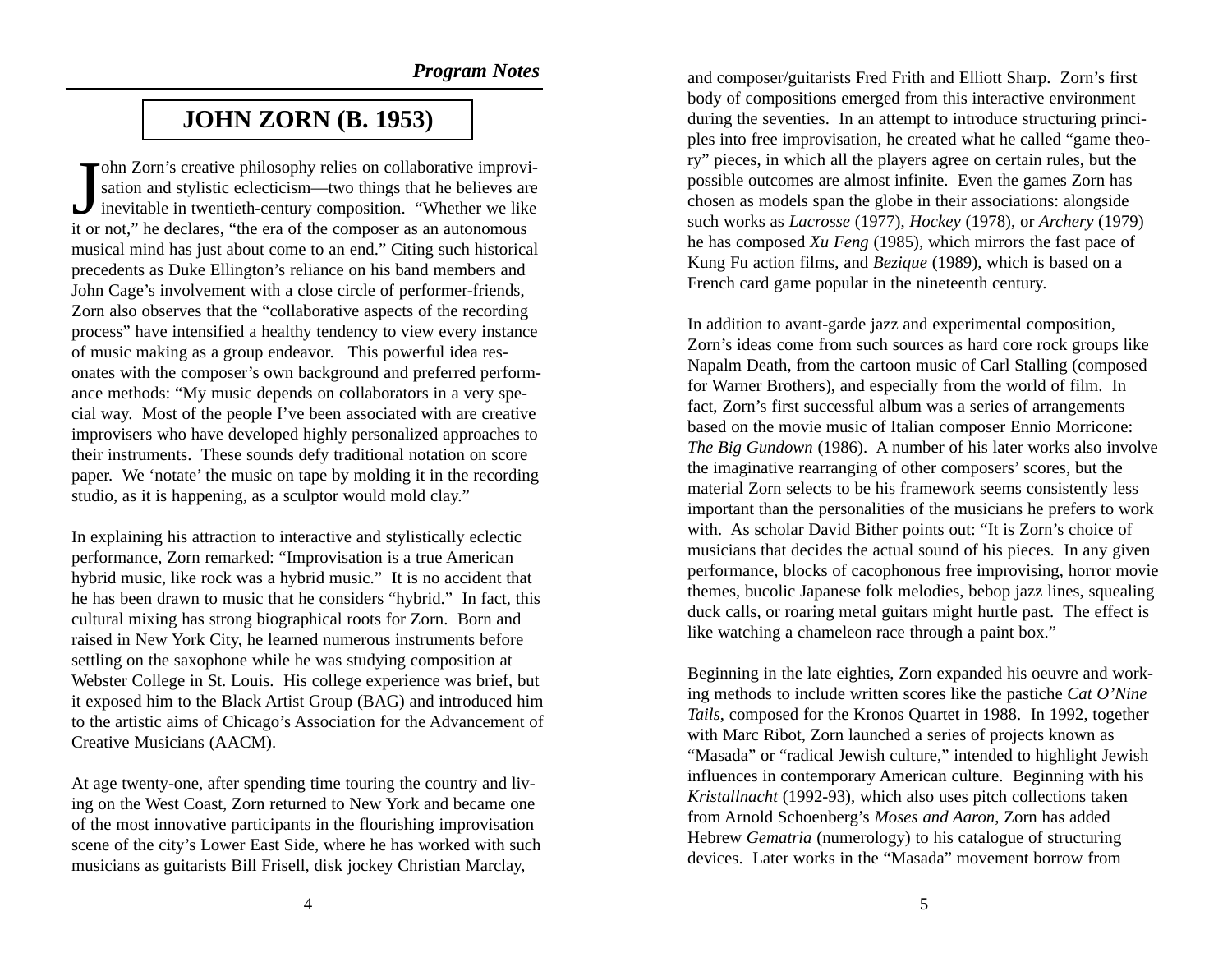klezmer and Middle Eastern music. Most recently, he has composed his first purely electronic work, *American Magus,* and his first piece of computer music *Codebreaker* (2001), which pay tribute to underground artists Harry Smith and Maya Deren, respectively.

Though most frequently associated with downtown New York, Zorn has spent considerable time living in Tokyo and has toured around the world with his many ensembles, including Golden Palominos, Painkiller, Slan, News for Lulu, Locus Solus, and especially Naked City, with whom he recorded some of his most famous music. While continuing to compose and perform, he also manages the avant-garde record label Tzadik. Most of Zorn's music is available only on recording, but he has also received commissions for written scores from such prestigious groups as the Brooklyn Philharmonic and the New York Philharmonic, for whom he wrote his *Orchestral Variations: Leonard Bernstein in Memoriam*. In 1997, the Abel-Steinberg-Winant Trio premiered his *Music for Children* (1996) at the Salzburg Festival; they gave the United States premiere on the San Francisco Contemporary Music Players concert series in spring, 1998.

# *Gris-gris* **(2000)**

*for solo percussion*

Like Zorn's *Étant Donnés (69 paroxyms for Marcel Duchamp)*, the percussion solo *Gris-gris* was partly inspired by the visual arts, in this case, by the painter Juan Gris (1887-1927), who, along with Pablo Picasso and Georges Braque, is considered one of the founders of cubism. The angular lines and collage techniques of Gris's canvases find parallels in Zorn's music—although in this piece the collage effects of the composer's radical eclecticism have given way to experimentation within a narrower range of sound sources: the drum family (three bass drums, five tom toms, three snare drums, and three bongos). Even though these drums represent a single instrumental type, they offer a wide range of registers and timbres, giving the audience a chance to perceive changing patterns as the piece unfolds.

*Gris-gris* is virtuosic, sectional, and dramatic. It begins with patterned rhythmic drumming before disintegrating into a more mercurial interplay of textures and building to a final climax. This intensely demanding solo was written for and dedicated to William Winant, who has worked with Zorn on numerous occasions and contributed to the conception of the piece. Like many of the works Zorn has composed for particular performers or ensembles, this one grows out of the composer's intimate familiarity with Winant's unique playing style. Partly for this reason, even though *Gris-gris* contains no improvisation (the score is fully notated), it still captures the spontaneity so characteristic of Zorn's collaborative music.

# **CINDY COX (B. 1961)**

orn in Houston, Cindy Cox received her undergraduate<br>degree in piano performance as a Nordan Fine Arts Scholar<br>at Texas Christian University. From there, she traveled to Indiana University for graduate work in composition, receiving her doctorate in 1992. Her principal teachers were Lili Kraus (piano), Harvey Sollberger, Eugene O'Brien, John Harbison, and Donald Erb. Cox has remained active in both composition and performance since joining the faculty at the University of California, Berkeley, where she is an Associate Professor in composition. She has performed extensively with contemporary music ensembles and has premiered many new works for solo piano.

Cox's music ranges from the intimate to the extroverted, and her works are widely respected for their intelligence and numinous sensibility. Bay Area audiences have had the opportunity to hear her works in a wide variety of settings. In 1994, CNMAT presented an evening of her interactive works involving live performers and electronics, and in June 2001, her music was featured by the Berkeley Contemporary Chamber Players as part of the TEMPO festival. Among Cox's recent compositions are the dazzling elegy for string quartet *Columba Aspexit*, which incorporates a twelfth-century chant by Hildegard von Bingen, and the solo piano piece *The blackbird whistling/Or just after*, commissioned by Sarah Cahill.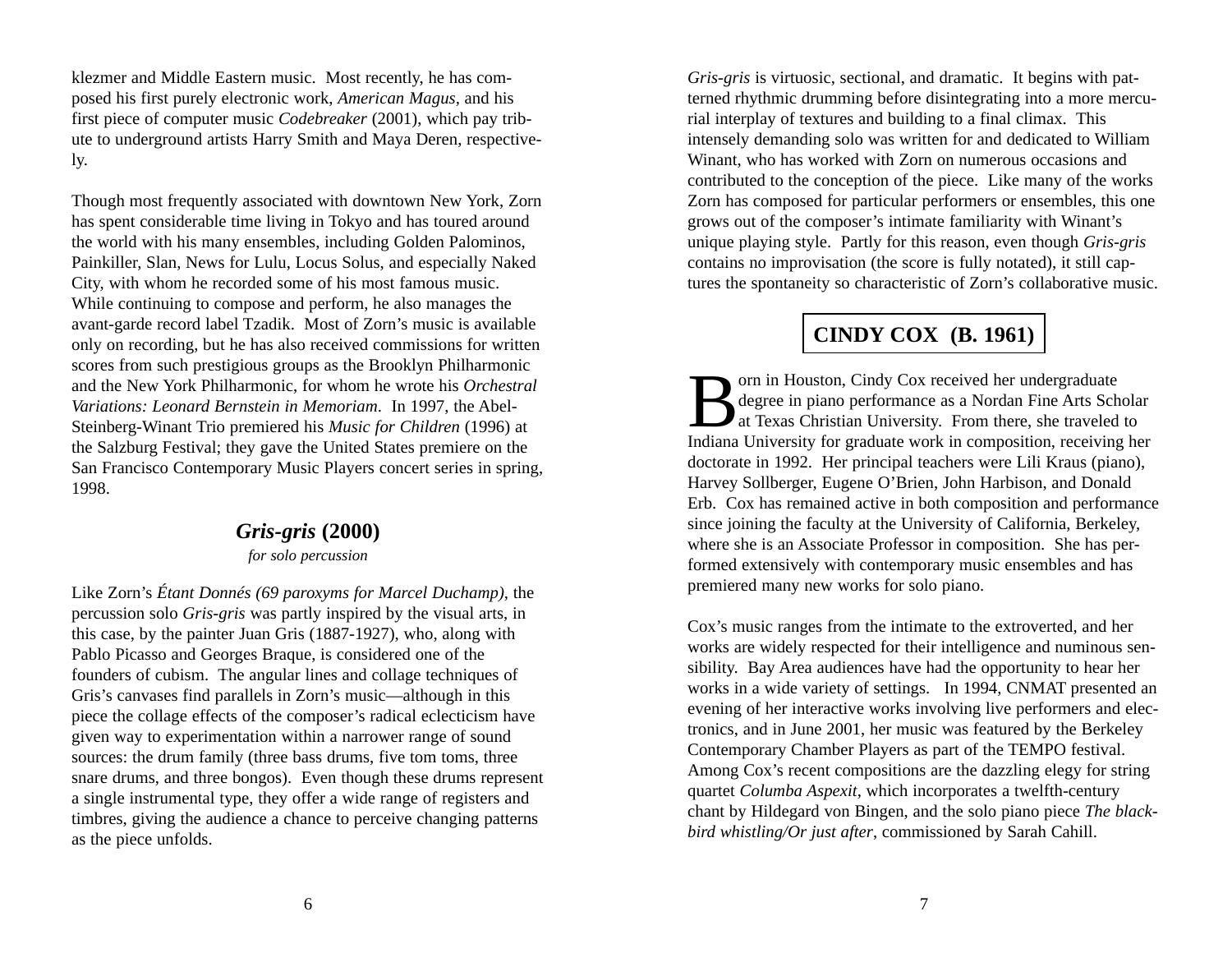Cox has received awards and commissions from organizations such as the American Academy of Arts and Letters, the National Endowment for the Arts, the Fromm Foundation, and ASCAP. She has held Fellowships at the Tanglewood Music Center, the Aspen Music Festival, the MacDowell Colony, and the Civitella Ranieri Foundation in Italy. In 1992, her large chamber work *Sonnets to Orpheus* made her a finalist in the 1992 ALEA III International Composition Competition. The following year, the Women's Philharmonic played her prize-winning *Cathedral Spires*, which won the first National Commissioning Competition for Younger Women Composers. Recent performances include those by the Kronos Quartet, the National Symphony, the Oakland Symphony, the Alexander String Quartet, the Paul Dresher Ensemble, EARPLAY, the Los Angeles Philharmonic New Music Group, and the San Francisco Contemporary Music Players, who premiered her *Piece in Two Halves* in 1993.

## *World a tuning fork* **(2001)**

*for amplified alto saxophone, contrabass, percussion, piano, and tape*

*World a tuning fork* is based upon two lines from a poem by John Campion: "World a tuning fork / lift-up-over sounding." According to the composer, "The lines refer to the living, canopied sound world in the Amazon rain forest. I imagined this vision generalized to the entire living world, an earth turning on its axis like a tuning fork, vibrating with the musics of every location. My composition was inspired by this conception of resonant space."

Cox continues, "I created a pitch collection based upon the overtone series of the contrabass's open strings (E, A, D, and G), and used the piano's sostenuto pedal to capture the lowest octave as a resonator which rings throughout. The ensemble is amplified to maximize this effect. The musical material alternates between large expressive soliloquies played by the alto saxophone and supported by the piano, and a cyclical set of repetitions played by the quartet and punctuated by low frequencies reiterated by the piano."

*World a tuning fork* was written for the San Francisco Contemporary Music Players, and is dedicated to John Campion.

# **ROBERT GREENBERG (B. 1954)**

Born in Brooklyn, Robert Greenberg did his undergraduate work at Princeton University with Edward Cone and Claudio Spies before enrolling at the University of California, Berkeley, where he received a doctorate in 1984. His principal teachers were Andrew Imbrie, Olly Wilson, and Richard Felciano. Since that time, Greenberg has established himself as a faculty member at the San Francisco Conservatory and as a respected composer and lecturer nationwide.

Greenberg has composed over forty works for a wide variety of instrumental and vocal ensembles. The piece we will hear tonight, *Funny Like a Monkey*, is the latest in a series of works inspired by attitudes and actions of family members. In 1988, he wrote *Child's Play* for string quartet, which captures the imaginative and playful energy of his daughter Rachel (then two years old). His solo piano work *Dude 'Tudes* (1991) attempts to transfer into sound some of the many moods and activities of his 22-month old son Samuel Mark Greenberg, with movements such as "Orneriness," "Building Blocks," and "Dreams of Play." Outside this domestic sphere, Greenberg's works encompass the full spectrum of characters and emotions—from the delicate counterpoint of his quartet *Breaths, Voices and Cadenza* (1981) to the explosive energy of *In Shape* (1990) for two pianos and marimba. Greenberg's *It Don't Mean a Thing* (1990) for percussion sextet, combines the sounds and style of Japanese Taiko drumming with the rhythmic swing of Duke Ellington. The result is what the composer calls "a certain cultural schizophrenia" that might be considered a tribute to the ethnic and sonic diversity of the Bay Area.

Greenberg's honors and awards include commissions from the Koussevitzky Foundation of the Library of Congress, the Alexander String Quartet, the Dancers' Stage Ballet Company, XTET, the Ark Foundation, and the Santa Cruz New Music Guild. His works have been performed around the world—from New York to Los Angeles and from Greece to The Netherlands, where his string quartet *Child's Play* was performed at the Amsterdam Concertgebouw.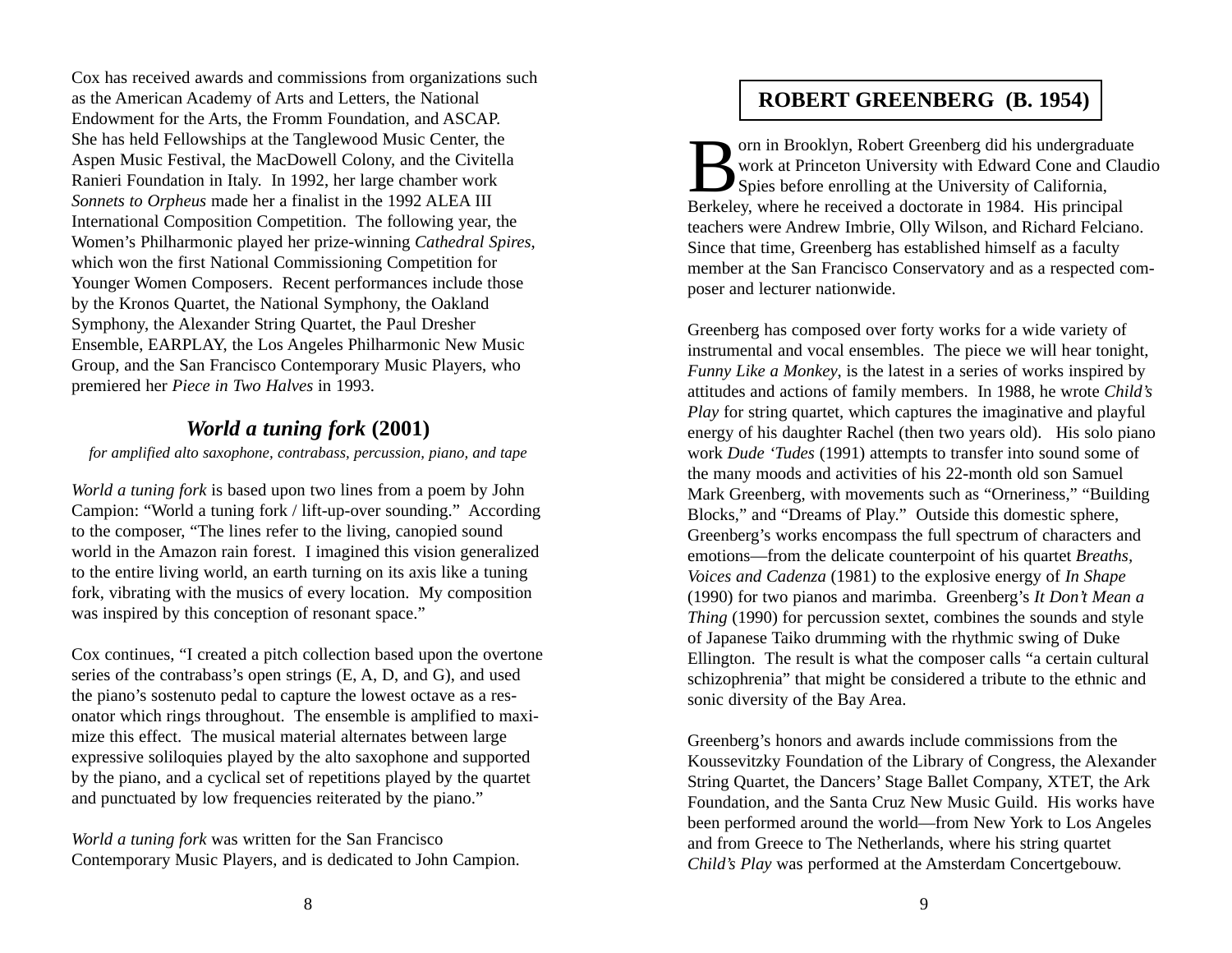At the San Francisco Conservatory of Music, Greenberg served for twelve years as Chair of the Department of Music History and Literature and Director of Curriculum of the Adult Extension Division. Well known as a public speaker, he is a regular music commentator for National Public Radio's "Weekend All Things Considered." He is co-creator and lecturer for the San Francisco Symphony's "Discovery Series," and he has also contributed 288 lectures to the acclaimed Teaching Company/Superstar Teachers Program of Virginia, providing insights into an impressive variety of musical topics. He is currently an artistic co-director and Board Member of Composers, Inc.

## *Funny Like a Monkey* **(2001)**

*for violin, viola, cello, and piano*

The composer writes: "*Funny Like a Monkey* is one of the many phrases coined by my 15 year-old daughter in order to address the actions and well-meant (but clueless) attempts at humor by both her younger brother and her hopelessly antiquated father. What I love about these phrases—of which 'funny like a monkey' is a favorite is their use of nonsequitur elevated to high verbal art: they are at once biting and humorous and filled with a sort of over-the-top verbal exuberance and bravado that only a teenager, as the selfacknowledged epitome of hip, can get away with.

"Though *Funny Like a Monkey* is scored as a traditional piano quartet, it is in reality composed for string trio PLUS piano. Along with being part of the larger ensemble, the piano has a featured role in the piece: it is narrator, commentator, curmudgeon, critic, and emcee, as it introduces, and comments upon, the relative merits of the three movements that comprise the work.

"The first movement is entitled 'Knock Yourself Out.' The movement's energy and exuberance, as well as its mercurial shift-on-adime nature are a rather personal reference to the dedicatee.

"The second movement is entitled 'Flutterby.' A spoonerism created (or at least favored) by my daughter, the reference is to a sort of macro-butterfly, a 'mega-mariposa,' if you will, one of extraordinary beauty and delicacy that floats and drifts and shimmers in some imagined place.

"The third movement, 'Morph, With Apologies to J. B.' refers to the rather obvious fact that the music keeps morphing in and out of the finale of Johannes Brahms's (J. B.'s) Piano Quartet in G Minor, Op. 25. I'm crazy about Brahms's piano quartets, and I have surrendered to the urge to mess with his pitch collections and thematic motives. With apologies to J. B. indeed. The movement, with its musical puns, metamorphoses, and attempts at humor, is a perfect example of what might be referred to as 'funny like a monkey.'

"My only regret is that I did not have the opportunity to set Rachel's newest phrase to music, 'Mama Pajama.' Next time.

"*Funny Like a Monkey* is dedicated, with love, to Rachel Amy Greenberg on the occasion of her 16th birthday."

# **IANNIS XENAKIS (1922-2001)**

Almost exactly one year ago, shortly after the death of Iannis Xenakis, Paul Griffiths paid tribute to the composer in the *New York Times*, commenting that his music retained a "primitive power" despite its origin in "highly sophisticated scientific and mathematical theories." This unusual juxtaposition—of the very old and very new, of the very basic and the highly refined—is crucial to understanding Xenakis's music and his influential theories about mathematics and composition.

As the composer's student James Harley has observed, Xenakis's early life was removed from the compositional trends of Western Europe. He grew up in Romania and Greece, he was fascinated by the ancient Greek classics of literature and philosophy, and his formal education was devoted primarily to mathematics and engineering rather than music (although he had received rudimentary vocal training in high school in Athens and occasional piano lessons while a young adult.) This threefold distance—in space, time, and training—had a profound impact on his career, for while he was in a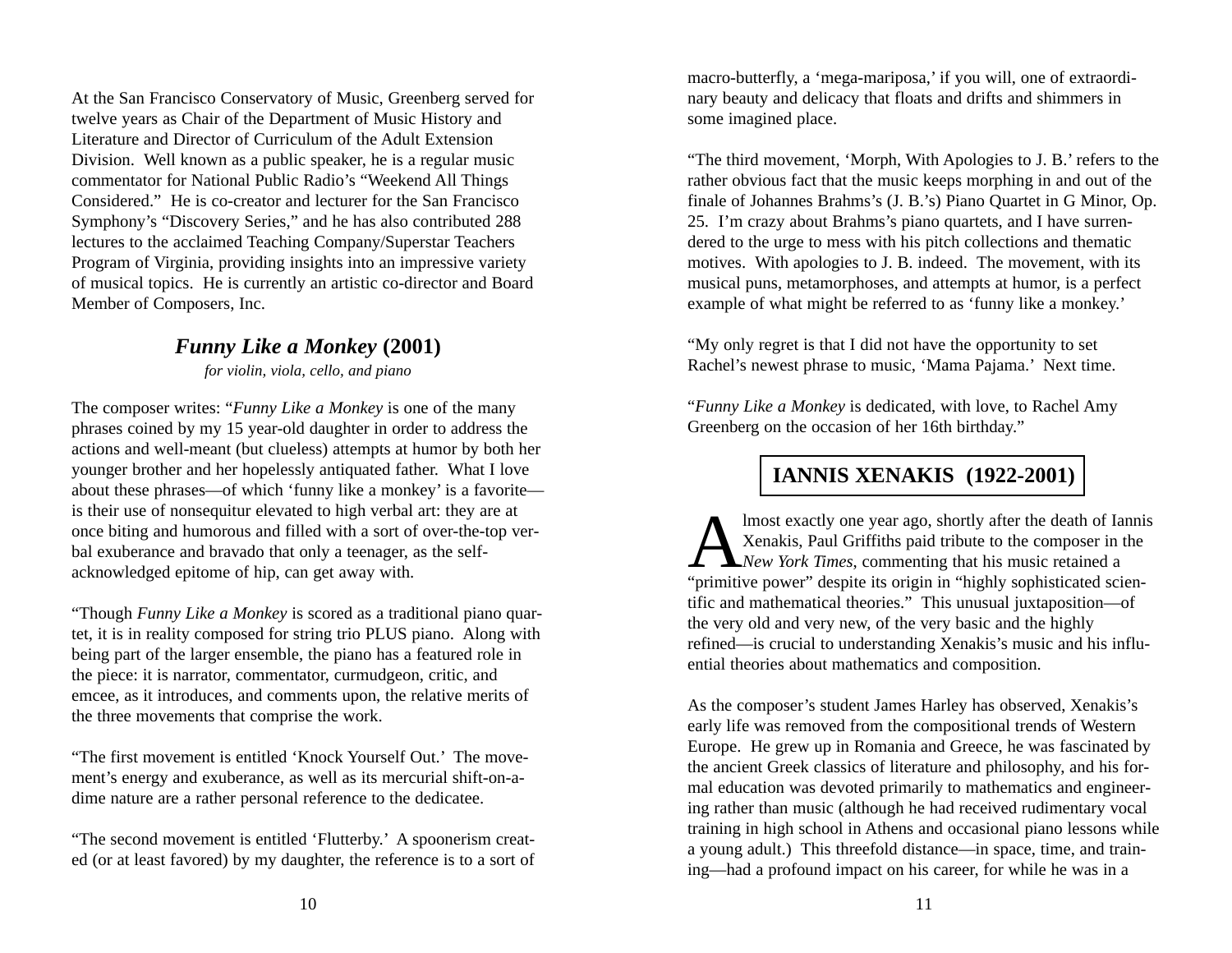sense isolated, he developed strikingly original methods of musical creation. While fighting with the Greek resistance during World War II, Xenakis was wounded, captured, and sentenced to death. With the end of the conflict, he escaped to France. His death sentence was revoked in 1951, and he became a French citizen in 1965. Throughout his life, however, he retained strong ties to the culture of his homeland and to the political ideals that had forced him into exile.

Shortly after arriving in Paris, Xenakis found a job working for the architecture studio of Le Corbusier. He was deeply involved in designing the Philips Pavilion, which would become the spatial home for Edgard Varèse's pioneering composition for tape, *Poème électronique*. Though Xenakis's claim to have engineered the building singlehandedly remains questionable, there is no question about the originality of the music he created during his years with Le Corbusier. During this time, he worked to refine his compositional skills. Though Nadia Boulanger turned him down as a pupil, he received guidance from composer Arthur Honegger and Annette Dieudonné, a professor at the Paris Conservatoire. Dieudonneé quickly sensed that Xenakis had little interest in traditional harmony and sent him to study with Olivier Messiaen and Darius Milhaud, whose open-minded approaches to pitch organization inspired him to explore parallels between music and architecture.

This experimentation bore fruit in his first major orchestral work, *Metastasis* (1953-54), which took even the avant-garde by surprise when it was premiered at the 1955 Donaueschingen festival of contemporary music. As Xenakis revealed in conversation with critic and publisher Bálint András Varga, "In the Philips pavilion I realized the basic ideas of *Metastasis*: as in the music, here too I was interested in the question of whether it is possible to get from one point to another without breaking the continuity. In *Metastasis* this problem led to glissandos, while in the pavilion it resulted in the hyperbolic parabola shapes." The abstraction of *Metastasis*, in which specific pitches are replaced by sonic shapes, reached an even greater extreme in *Pithoprakta* (1955-56) which took theories about the movement of gases and applied them to music, resulting in "clouds of sound": continuously changing conglomerations of

tiny sound-events, such as the plucking of a stringed instrument.

Implicit in *Pithoprakta* was a conjunction between music and mathematics that grew more and more technical through Xenakis's career. He codified his ideas under the rubric "stochastic music," a term that invokes probability theory and encompasses "the law of large numbers," "the laws of rare events," and "different aleatory procedures." His fascinating but technical writings, many of which are collected in *Formalized Music* (1963, rev. 1992), reveal the depth of his engagement with the sciences. Intuitively drawn toward natural sounds that are both complex and unpredictable (thunder, wind moving through grass, insect noises), Xenakis began to experiment with the synthetic creation of similar types of sounds. Underlying this fascination was a desire to escape the determinism of serial or twelve-tone music without abandoning its scientific rigor. "I have tried to inject determinism into chance," he once observed.

As electronic technology improved, computers became a natural and perhaps an indispensable tool for Xenakis. Beginning with *Achorripsis* of 1956-57, he used computer programs to link certain musical parameters (timbre, duration, intensity, etc.) with mathematical operations derived from calculus and game theory. By separating non-temporal parameters (like pitch) from temporal ones (like rhythm) in his calculations, Xenakis achieved extremely intricate constructions in pieces like his sextet *Eonta* for piano and brass (1963-64), *Nomos Alpha* (1965-66) for cello, or *Tetras* (1983), dedicated to the Arditti String Quartet.

Xenakis viewed composition as an endeavor based on rules and variables. The moral and aesthetic force of this stance are summed up in his declaration: "This is my definition of an artist, or of a man: to control." Such a statement makes clear the distance Xenakis placed between expression and composition: "...that kind of traditional sentimental effusion of sadness, gaiety or joy," he wrote, "I don't think that this is really admissible in my music." Yet this ostensibly antiexpressive philosophy has roots in Xenakis's personal history and his sense of metaphysics. In connecting his musical style to his wartime experiences, to "the agony of my youth, of the resistance," Xenakis has acknowledged his own desire for the transcendent: "For years I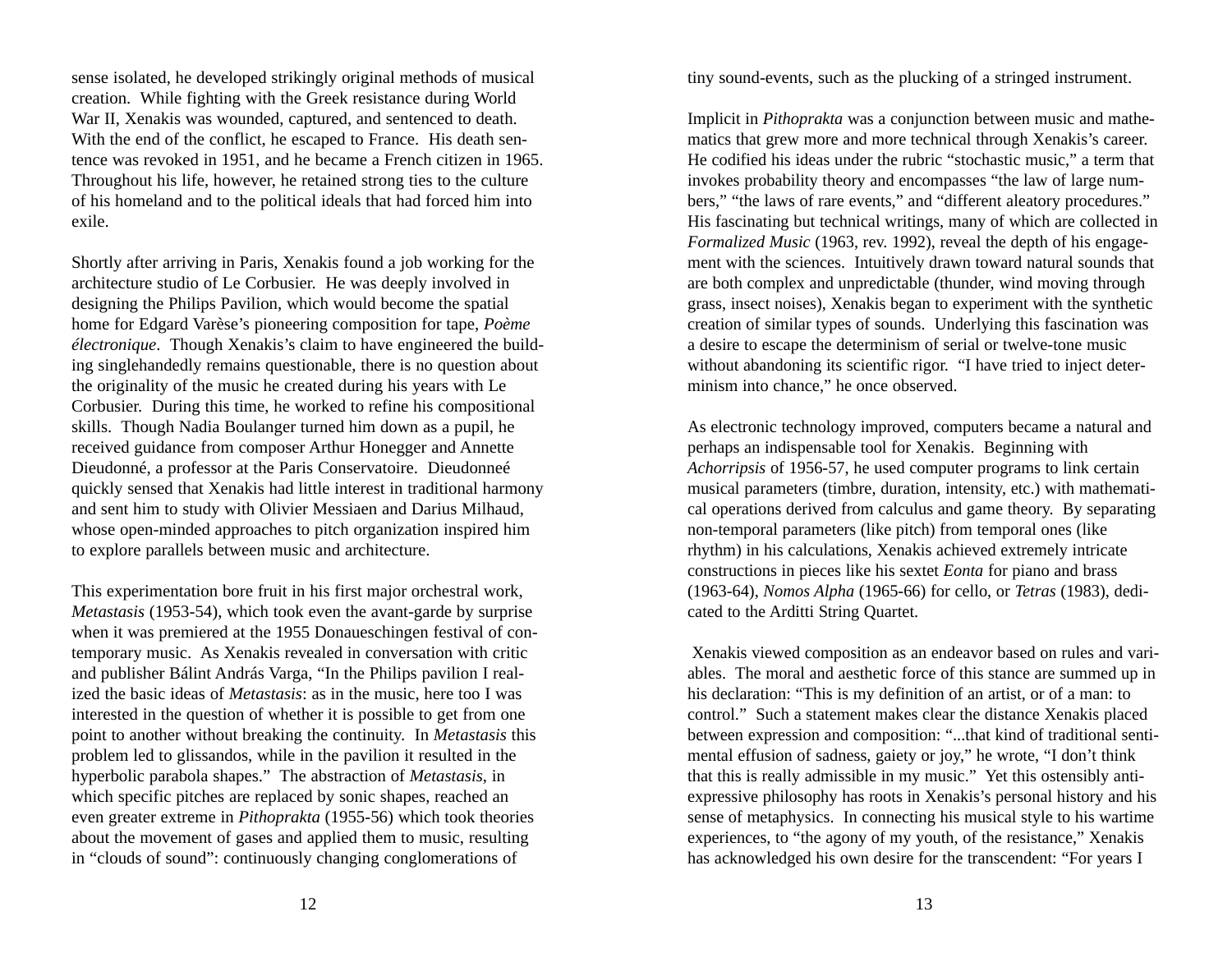was tormented by guilt at having left the country for which I'd fought. I left my friends.... I felt I had a mission. I had to do something to regain the right to live. It wasn't just a question of music—it was something much more significant. So my thoughts were also moving around more general, universal problems. I became convinced—and I remain so even today—that one can achieve universality, not through religion, not through emotions or tradition, but through the sciences. Through a scientific way of thinking. But even with that, one can get nowhere without general ideas, points of departure.... These ideas are born of intuition, some kind of vision."

# *Psappha* **(1975)**

*for solo percussion*

A keen interest in articulations led Xenakis to write many percussion pieces, beginning with one of his first large-scale compositions, *Terretektorh* (1966) and ending with his very last work for ensemble, *O-mega* (1997). Some of these pieces reflect an interest in African drumming. Others, like *Psappha*, respond to the layered rhythms of Indian music: "I studied Indian percussion music a long time ago not to imitate it but to understand the underlying principle, these shifts of rhythm which produce a multi-layered system even on a single instrument. In *Psappha*, for instance, the accents produce several layers of rhythmic patterns, superimposed one on another, all with just one performer. Of course, it's quite a challenge for the percussionist." Indeed, the difficulties facing *Psappha*'s soloist are formidable: manipulating as many as sixteen different instruments and coordinating at least three distinct metric schemes based on notation that can require up to nine different musical staves.

Though Xenakis spoke of *Psappha* in terms of "durational axes," "Abelian (commutative) group structure," and "temporal algebra," it is possible to appreciate the piece in other, less technical ways as well. Its two unequal sections are audibly distinct; in the first part, only instruments made of skins or wood are allowed to speak, while in the second part metallic sounds join the timbral mix. Since each instrumental family is divided into high, medium, and low registers, and since each of these subgroups operates according to its own rhythmic principles, listeners are treated to a polyrhythmic mosaic of

#### tone colors.

*Psappha*'s rhythmic patterns are based on elaborate systems of permutations involving mathematical sieve theory (named for the Sieve of Erastosthenes used to derive the prime numbers). As the work's title suggests, however, its rhythmic influences are not solely mathematical. Xenakis also adopted the principle of metric variation through extension (metabole) that characterizes the poetry of Sappho. In fact, his fascination with the Greek poetess predated any of his computational experiments—while he was still fighting with the Resistance, he wrote melodies for some of her poems. In *Psappha*, however, these lyrical experiments are replaced by rhythmic pulsation and temporal flux.

*Psappha* was commissioned by the English Bach Festival in cooperation with the Gulbekian Foundation. It is dedicated to Sylvio Gualda, who premiered the work in London, in May 1976.

# **WAYNE PETERSON (B. 1927)**

Wayne Peterson has had a long and productive relationship with the San Francisco Contemporary Music Players since 1975, when the Players premiered his *Diatribe* for violin and piano. Since that time, the ensemble has performed nine of his other compositions, including the world premieres of *An Interrupted Serenade*, for flute cello and harp (1979) and *Ariadne's Thread*, for harp and six instruments (1991). In 1997, the Contemporary Music Players celebrated Peterson's seventieth birthday with a performance of *Vicissitudes* (1995) that won widespread praise. Tonight, the Pulitzer Prize-winning composer contributes his rhythmic energy and melodic gifts to a work commemorating William Banovetz, oboist and long-time member of the SFCMP.

Peterson has always enjoyed a special rapport with performers. As composer Hayes Biggs recently remarked, "One usually feels, when listening to one of Peterson's works, that the composer welcomes the opportunity and challenge of exploring the possibilities of whatever medium is occupying him at the moment. It is also impossible not to feel his immense respect for excellent performers as well as his joy at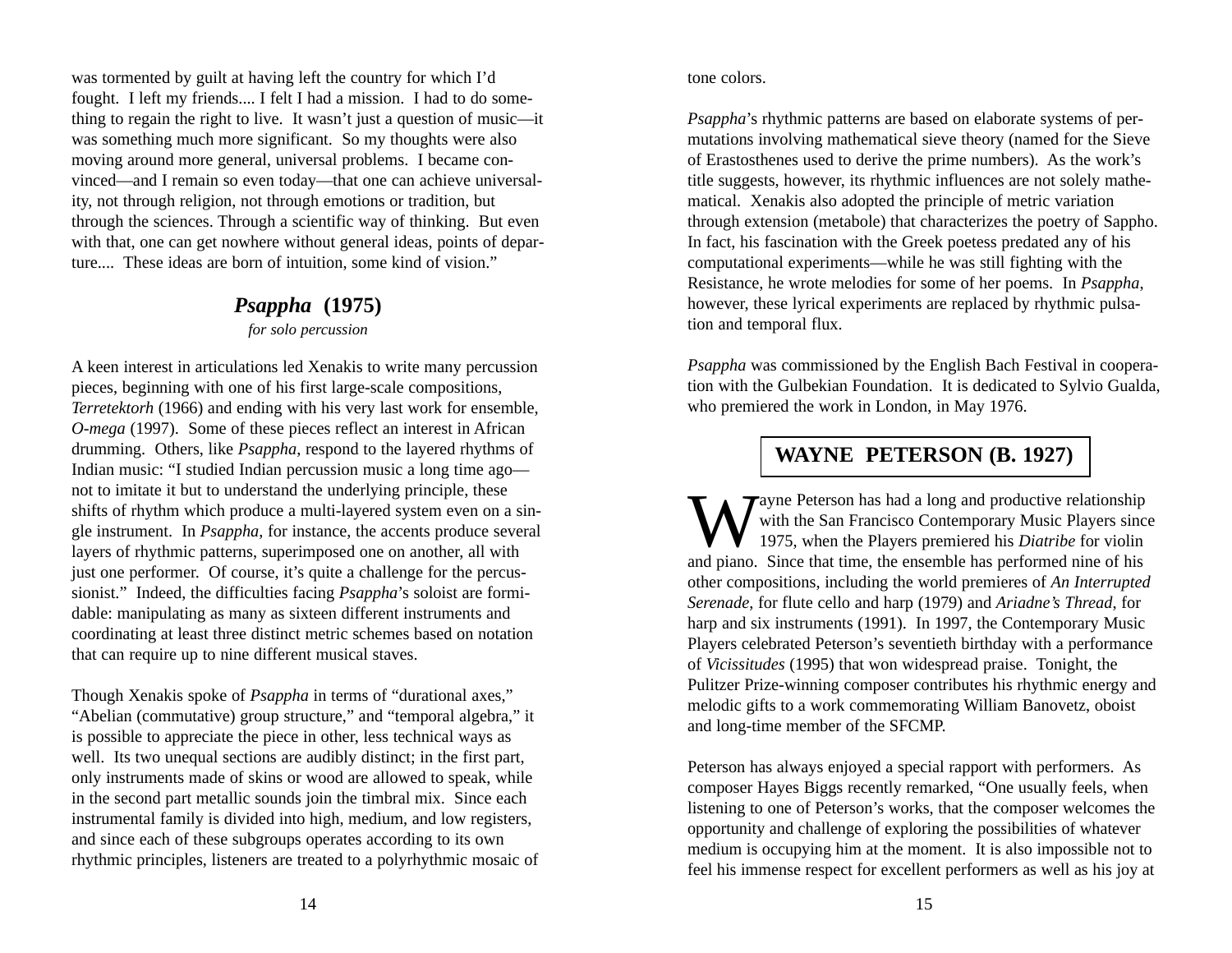creating individual parts that will be eminently rewarding to play." This sensitivity to the performer's perspective may spring from Peterson's early experiences as a jazz pianist or from his many years of fruitful interaction with the Bay Area's contemporary music ensembles.

Growing up in Minnesota, Peterson quickly displayed his aptitude for the piano and his interest in jazz. At an early age, he played professionally with his uncle's dance band and began making his own jazz arrangements. His years at the University of Minnesota balanced this practical experience with exposure to twentieth century classical music and formal training in composition. After studying at London's Royal Academy of Music on a Fulbright Scholarship (1953-54), Peterson returned to the States and gained his first major success with *Free Variations*, which was premiered by the Minnesota Symphony Orchestra in 1958 under Antal Doráti, who continued to champion the work at home and abroad. Having achieved national recognition, Peterson was invited to join the faculty of San Francisco State University in 1960, where he is still an inspirational presence.

Not surprisingly, a number of Peterson's compositions reflect his love of jazz. Sometimes this influence can be quite direct, for example, in the string quartet *Jazz Play*, which he calls "a fond reminiscence of my days as a pianist during the Bebop Era." More often, one is aware of subtler traces of jazz in Peterson's rhythmic language. As Biggs puts it, "His music is marked by a wonderful rhythmic fluidity.... Peterson is not afraid of an audible pulse.... [which] in combination with the layering of different pulses and the artful changing of the basic pulse unit, as well subtly displaced accents, creates the effect of a constantly and tantalizingly fluctuating sense of tempo."

Melodically, Peterson's scores reflect the diversity of his experiences as performer and listener. Though deeply engaged with twelve-tone composition at times during his career, he has always been open to a wide range of musical techniques and idioms. In his 1972 duo for flute and piano, *Capriccio*, he employs a variety of extended performance techniques including haunting microtonal slides for the flute (reminiscent of Japanese shakuhachi playing) and plucking or striking the piano strings (a practice with roots in the American experimental

tradition of Henry Cowell and John Cage). Peterson's masterful Sextet (1982)*—*written for the Contemporary Music Players and dedicated to Marcella DeCray and Jean-Louis Le Roux*—*evokes the agitated melodic disjunctions and kaleidoscopic motivic development of serial composition without forsaking an expressive use of rhythm and timbre. A rhapsodic and almost improvisatory freedom characterizes his first String Quartet (1983), while his orchestral score *The Face of the Night, the Heart of the Dark*, which was commissioned by the San Francisco Symphony and awarded the Pulitzer Prize in 1992, relies on an idiom which the composer has called "chromatic" and "difficult."

Peterson remains one of the most distinguished and productive composers in the Bay Area. Among his recent works are *Antiphonies* for solo percussion, *Diptych* (commissioned by the Koussevitzky Foundation for EARPLAY), *Vicissitudes* (written for the twentieth anniversary of the New York New Music Ensemble), *Peregrinations* for solo clarinet, *Monarch of the Vine* for percussion quartet, String Quartet #2 (commissioned by the Gerbode Foundation), and *Pop Sweet* for the Alexander String Quartet. Over the course of his career, Peterson has completed commissions from the Guggenheim, Fromm, and Djerassi Foundations as well as the American Composers Orchestra. Among the many groups that have featured his compositions are the San Francisco, Oakland, Berkeley, and Minnesota Symphonies, the Group for Contemporary Music, Speculum Musicae, the Washington Square Players, the Pittsburgh New Music Ensemble, and the Cleveland Chamber Orchestra. Peterson has been honored by the American Academy and Institute of Arts and Letters, and in 1990, he was a Visiting Artist at the American Academy in Rome. In addition to his teaching at San Francisco State, Peterson served as Guest Professor of Composition at Stanford from 1992-94.

## **Nonet (2001)**

#### *for flute/alto flute/piccolo, oboe, clarinet/bass clarinet, horn, percussion, piano, violin, viola, and cello*

Peterson writes: "In response to a commission by the Fromm Music Foundation, Nonet was written for the San Francisco Contemporary Music Players (September 2001). There are two movements: 'Autumnal Reflections' and 'Desperate Gambol.' The former is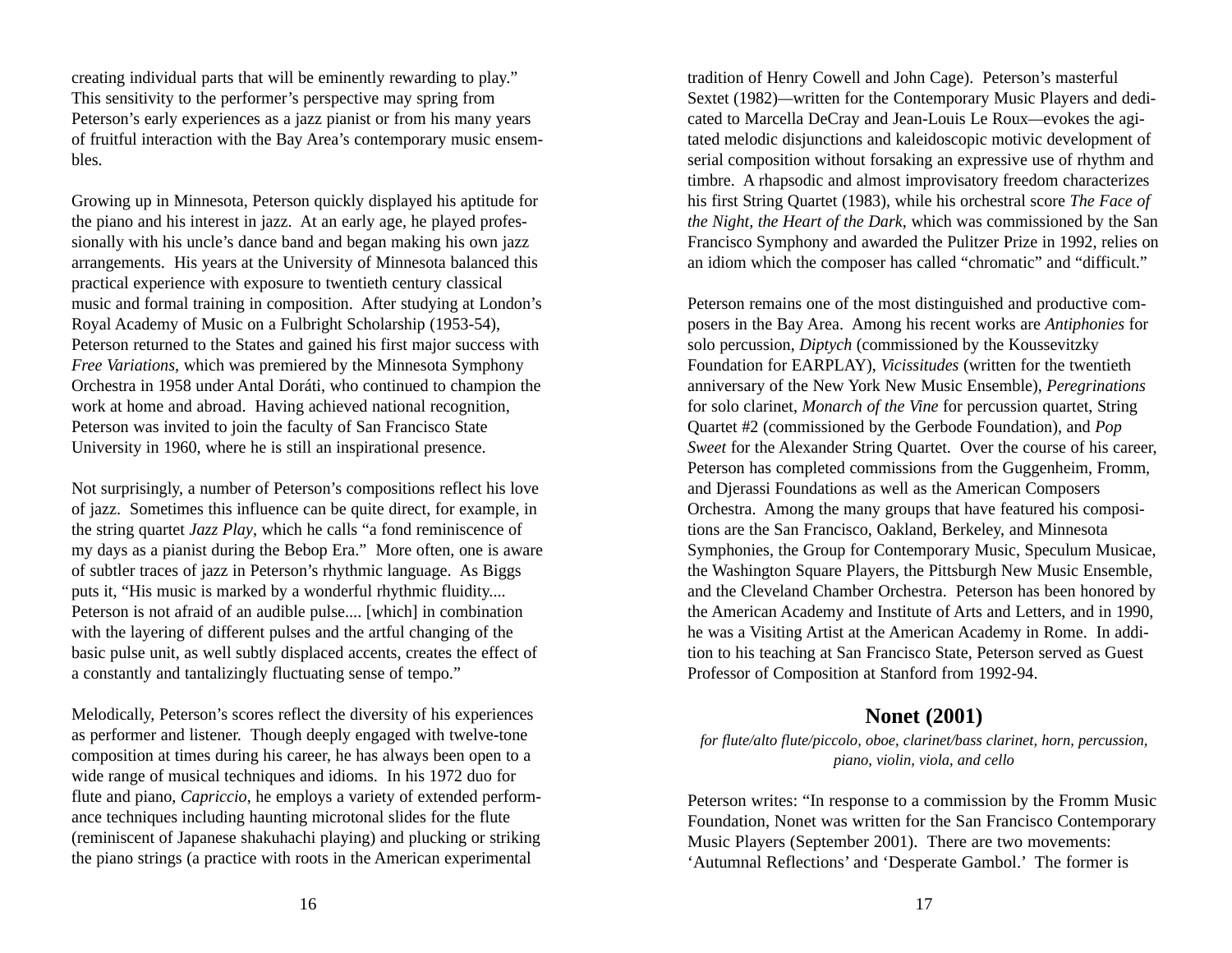dedicated to the memory of William Banovetz, a long time member of the ensemble whose superb oboe playing was an inspiration to us all.

"'Autumnal Reflections' begins with an arching, lyric melody in the oboe whose motifs foreshadow much that follows. The accompaniment, initially light and fragmentary, becomes more flowing and sustained as the oboe descends, merging into a concluding, broadening phrase played by the horn. An agitated elaboration of these ideas now occurs in the violin, momentarily interrupted by playful triplet figures in the winds and resumed in the lower register by the cello. The strings then unite to present a sonorous chorale, enclosed from above and below by a dialogue between the oboe and bass clarinet. As the tempo quickens, a variety of shifting textures intensify and culminate in a high, anguished tutti statement based on the original oboe motifs. A soft, murmuring passage follows, setting the stage for a brief recapitulation of material originally stated by the horn. In conclusion, the entire ensemble gently ascends to the upper register where tolling bells make a somber parting reference to the beginning.

"'Desperate Gambol' has the feel of a manic scherzo, although its form does not cohere to any such preconceived pattern. Here the prominent melodic material of the first movement is supplemented by a number of rhythmic motifs whose syncopations have their origins in jazz and are suggestive of a frenetic dance. Beginning in a tentative, somewhat mysterious manner, small individual gestures gradually coalesce and acquire clear direction. Their rapid change of register and orchestration frequently produces a kaleidoscopic effect which becomes increasingly agitated as the movement progresses. While momentary relief is obtained by sustained passages of a more static nature, 'Desperate Gambol' is dominated by an overall thrust of gathering tension which is finally released in a closing, brilliant climax."

*—Program notes by Beth Levy*

Originally hailing from Bulgaria, pianist **Aglika Angelova** received her musical training at the Music Schools in Varna and Sofia, graduating with honors in 1991. During this time, she won numerous prizes in national competitions and gave many solo and chamber music recitals, including appearances and recordings for the Bulgarian National Television and Radio broadcasts. In 1997, she received her Bachelor of Music degree from the Hamburg Academy of Music where she studied under the eminent pianist and pedagogue, Volker Banfield. During her years in Germany, Angelova served as vocal coach for the Hamburg Academy, was Musical Director of the Bremen State Theater's production of Berthold Brecht's *Rein. Sachlich. Böse*, and intensified her performing career, winning First Prize in the Maritim Musikpreis' Instrumentalist Competition, First Prize in the Elise Meyer Piano competition, and the Accompanist's Special Prize in the Mendelssohn Cello Competition. She has appeared as soloist in Berlin, Magdeburg, and Palo Alto, and has been Artist in Residence at the Banff Centre for the Arts in Canada, the Olympic Music Festival in Washington, and the Moab Music Festival in Utah. Currently living in San Francisco, Angelova is on the faculty at the San Francisco Conservatory and continues to be an active recitalist, chamber musician, and passionate performer of contemporary music.

**Daniel Kennedy**, percussionist, has been performing with the San Francisco Contemporary Music Players since 1993. He holds a master's degree from California Institute of the Arts, and a doctoral degree from the State University of New York at Stony Brook. He has been the founding member of several contemporary music ensembles, including the California E.A.R. Unit, Tabla Rasa, and the Talujon Percussion Quartet, and has performed throughout the United States, Europe and Japan. In addition to extensive solo work, he has performed with the Lincoln Center Chamber Music Society, the Group for Contemporary Music, the New York New Music Ensemble, the New Jersey Percussion Ensemble, the Berkeley Contemporary Chamber Players, EARPLAY, the Empyrean Ensemble, and Music Now. He has also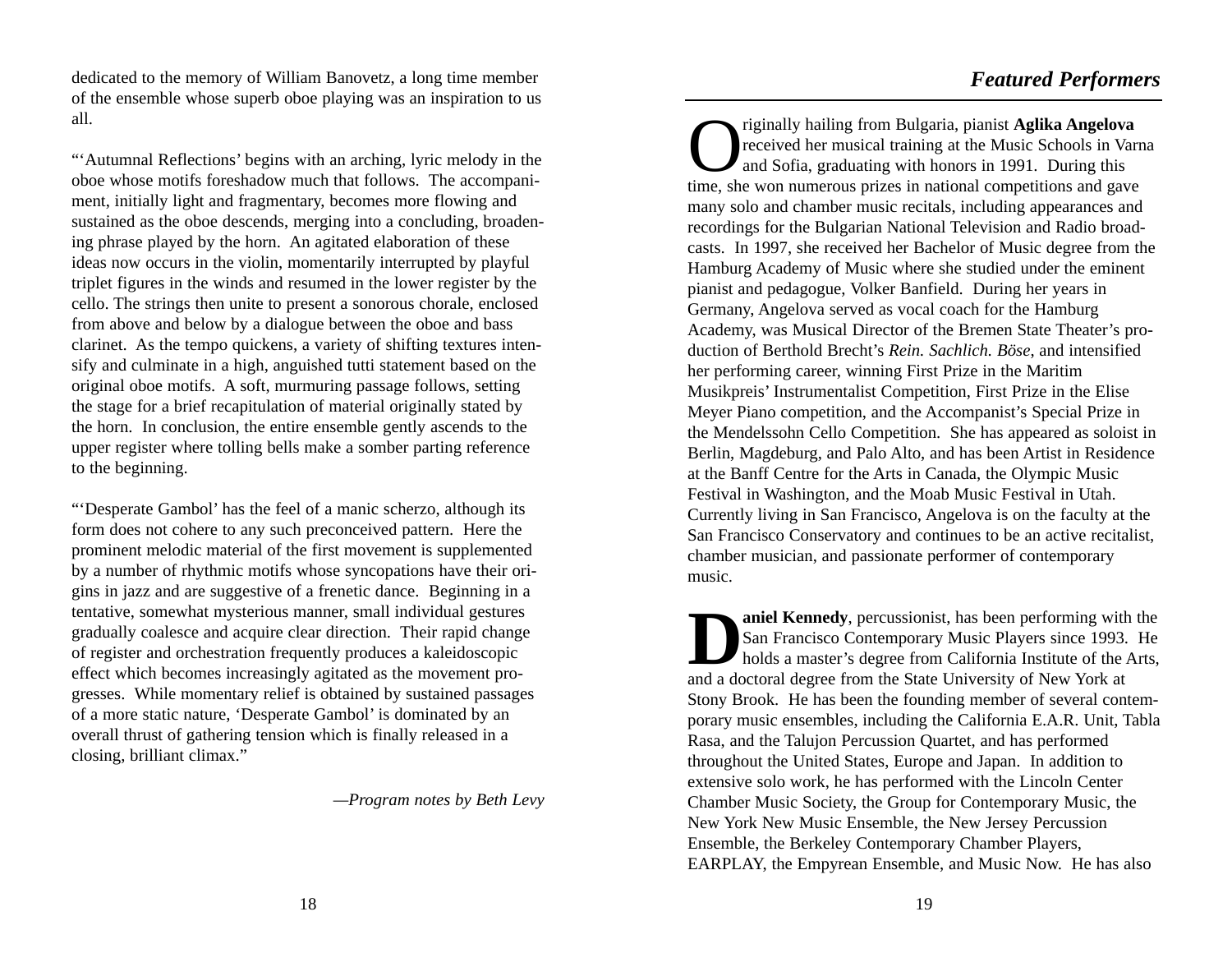appeared at such festivals as Cape May, Bang on a Can, Monadnock, Cabrillo, Mertens Contemporary Composer's Festival, Holland-America Festival, and the American Dance Festival. Kennedy has recorded extensively, including collaborations with such artists as Tod Machover, David Starobin, Fred Sherry, Harvey Sollberger, Charles Wuorinen, Paul Hillier and Dennis Russell Davies. While he specializes in twentieth-century music, he has also explored and performed the music of cultures from around the world, including India, the Middle East, and Indonesia. He is currently on the faculty at California State University, Sacramento, where he is Instructor of Percussion and Artistic Director of the Festival of New American Music.

William Winant has collaborated with a diverse range of musicians, including John Cage, Iannis Xenakis, Frederic Rzewski, Anthony Braxton, Alvin Curran, Terry Riley, Cecil Taylor, Steve Reich and Musicians, Yo-Yo Ma, and the Kronos Quartet. He has recorded and toured with Mr. Bungle (*Disco Volante* on Warner Bros. Records), as well as with John Zorn, Oingo Boingo, and Thurston Moore (of Sonic Youth). He has made over ninety recordings, covering a wide variety of genres, including his recording of Lou Harrison's *La Koro Sutro* (New Albion), which was the *New York Times* Critics Choice for best contemporary recording of 1988—the same year that he officially joined the San Francisco Contemporary Music Players. Winant has performed as a soloist with the Los Angeles Philharmonic under the direction of Pierre Boulez, the San Francisco Symphony, the Berkeley Symphony, and the Cabrillo Festival Orchestra, as well as many major festivals and recitals throughout the world. He teaches at the University of California, Santa Cruz, and is Artist-in-Residence at Mills College with the internationally recognized Abel-Steinberg-Winant Trio, which has commissioned over twentyfive new works for violin, piano and percussion.

**Paul Hoskins** is one of the most versatile young British con-<br>ductors. Although best known for his work in the dance<br>world and in contemporary music, he also has a successful career in the concert hall, recording for the BBC, and in opera (working for Opera Factory and the Glyndebourne Festival Opera, among others). He has appeared as a guest conductor with BBC National Orchestra of Wales, Ulster Orchestra, English Sinfonia, Royal Ballet Sinfonia, BBC Concert Orchestra, the Orchestra of the Royal Opera House, Covent Garden, and the Orchestra of the Liceu in Barcelona.

Hoskins studied at Cambridge, the Royal College of Music, at Dartington, and in Siena. In July 1996 he became Music Director of Rambert Dance Company, with whom he has conducted all over Europe. With Rambert and London Musici Hoskins opened the newly rebuilt Sadler's Wells Theatre, where he has since conducted on live television. From 1992-98 he was Principal Conductor of Cambridge New Music Players, and with them he gave many premieres at major festivals and London's South Bank Centre.

The range of Hoskins's work is well illustrated by his activities in 2001: acclaimed performances of Stravinsky's *Symphony of Psalms* with London Musici and the New London Chamber Choir; debuts with the Royal Ballet at Covent Garden, with New York City Ballet at Lincoln Center, and with San Francisco Ballet; Friday Night is Music Night with the BBC Concert Orchestra; concerts with English Sinfonia; and a Children's Classic Concert with Atarah Ben-Tovim and the National Symphony Orchestra at the Barbican; he also assisted Sakari Oramo with the City of Birmingham Symphony Orchestra production of *Peter Grimes*. In 2002, he makes a return visit to San Francisco Ballet and Covent Garden, as well as his debut appearance with Ensemble Modern in Frankfurt and the San Francisco Contemporary Music Players.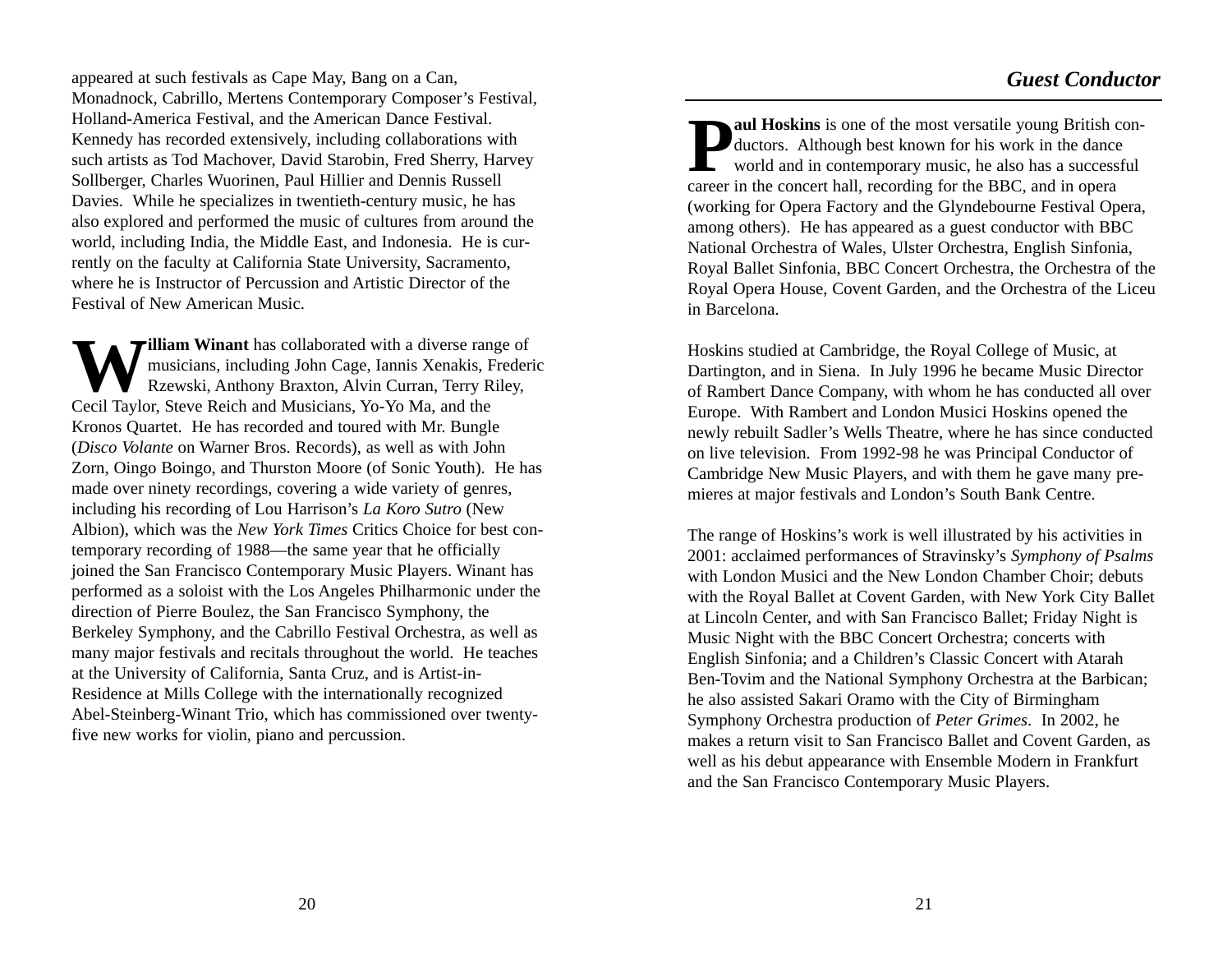The San Francisco Contemporary Music Players, now in its thirty-first year, is a leader among ensembles in the United States dedicated to contemporary chamber music. A seventime winner of the prestigious national ASCAP/Chamber Music America Award for Adventurous Programming of Contemporary Music, SFCMP has performed over 940 new works, including 39 U.S. and 101 world premieres, and has brought sixty-one new pieces into the repertoire through its active commissioning efforts. The instrumentalists who make up the Players are recognized virtuosi in new music performance. Each season the ensemble performs a six-concert series at the Yerba Buena Center for the Arts. SFCMP has also toured widely throughout California, with performances on such concert series as San Francisco Performances, Cal Performances, the Stern Grove Festival, the Other Minds Festival, Los Angeles' Monday Evening Concerts, the Ojai Festival, and the Festival of New American Music in Sacramento. SFCMP made its European debut at the Cheltenham Festival of Music in 1986 and its East Coast debut at the Library of Congress in 2001. The ensemble has recorded seven albums of its own and contributed recordings to eight others. Its innovative education programs for students at San Francisco's School of the Arts and Lowell High School include performance/presentations and master classes.

# **The Ensemble Where to Find It**

Among the numerous recordings issued by **John Zorn**, listeners might enjoy *Spillane*, *The Naked City*, or *The Big Gundown: John Zorn Plays the Music of Ennio Morricone* (Elektra Nonesuch). The Kronos Quartet performs his *Cat O'Nine Tails* on their disc *Short Stories*, which also contains works by Elliott Sharp, Henry Cowell, Steven Mackey, and Sofia Gubaidulina, among others (Elektra Entertainment). Some of the composer's game theory pieces are available in the lavish boxed set *John Zorn: The Parachute Years, 1977-1980* (Tzadik). Zorn's *Étant Donnés (69 paroxyms for Marcel Duchamp)* can be found on the album *Duras: Duchamp*, and some of his "masada" works are included on *The Circle Maker* (Tzadik). Many other selections of Zorn's music are available online at www.tzadik.com.

CRI has just released a compact disc of **Cindy Cox**'s chamber music including *Geode*, *Columba aspexit*, and *Into the Wild*, recorded by EARPLAY, the Alexander String Quartet, and the Paul Dresher Ensemble, as well as her *Primary Colors*, featuring Peter Joseff (clarinet), Karen Bentley (violin), and Karen Rosenak (piano). Cox's own performance of *Four Studies of Light and Dark* can be heard on the album *Extended Resources*, vol. 6 (Capstone). *Coriolis*, for brass and piano, is available on the Mark label, and a recording of *Hysteria*, for trombone and live electronics is forthcoming.

**Robert Greenberg**'s string quartet *Child's Play* has been recorded by the Alexander String Quartet on their album *Sur Pointe* (Innova).

Among the many recordings of the percussion music of **Iannis Xenakis** are two performances of *Psappha*, both by Gert Mortensen, one on a disc with the Kroumata Percussion Ensemble's rendering of *Pléiades*. Ensemble Xenakis USA under Charles Zacharie Bornstein has released a disc containing *Waarg, Charisma, Analogiques A + B, Thallein, Herma*, and *Palimpsest*, as well as the interesting collection *Xenakis Live in New York*, which includes a live interview with the composer,